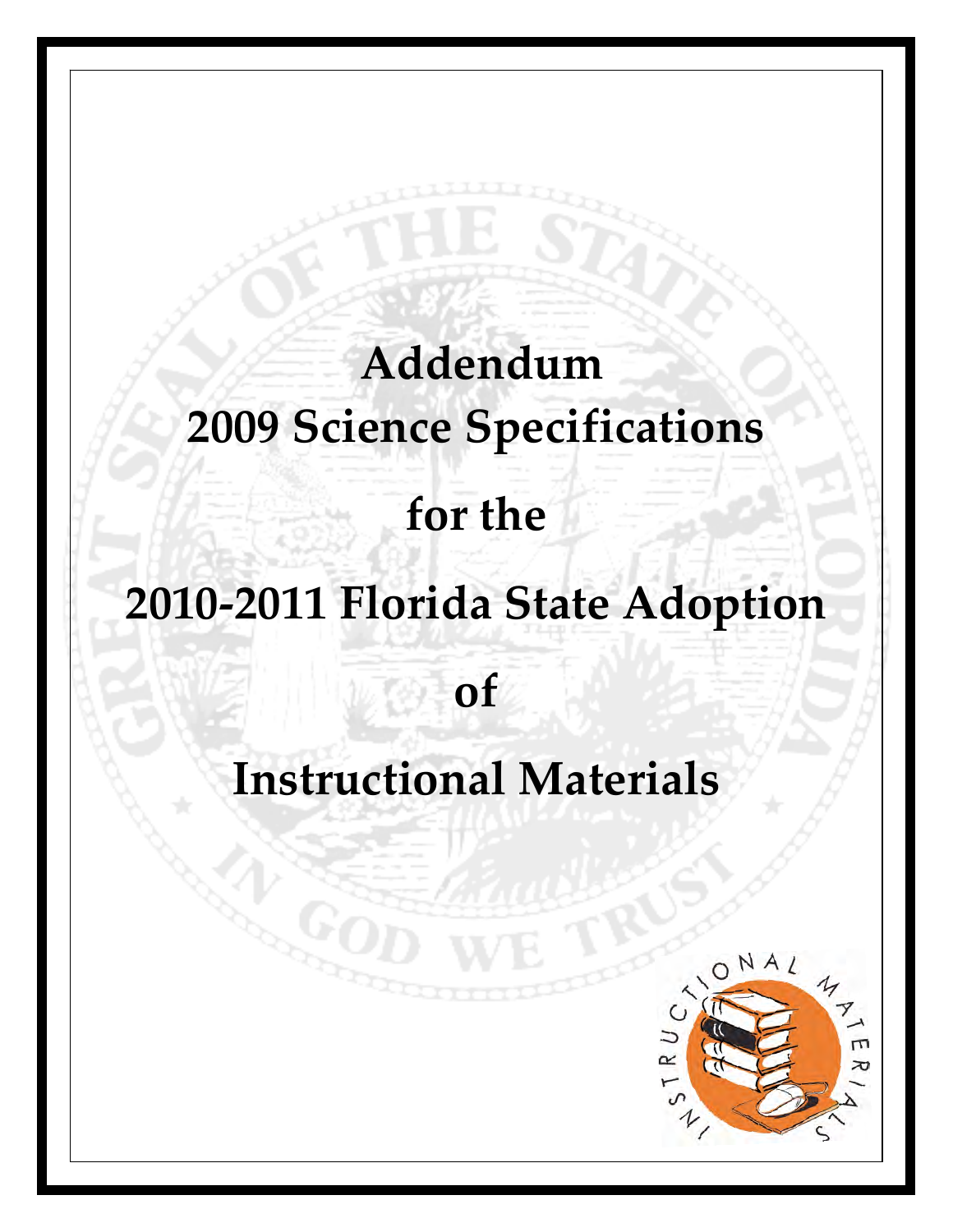#### **Addendum Contents**

The following three pages replace pages 8-10 of the *2009 Science Specifications for the*  2010-2011 Florida State Adoption of Instructional Materials published here:

[http://www.fldoe.org/bii/instruct\\_mat/pdf/ScienceSpecs2009.pdf](http://www.fldoe.org/bii/instruct_mat/pdf/ScienceSpecs2009.pdf)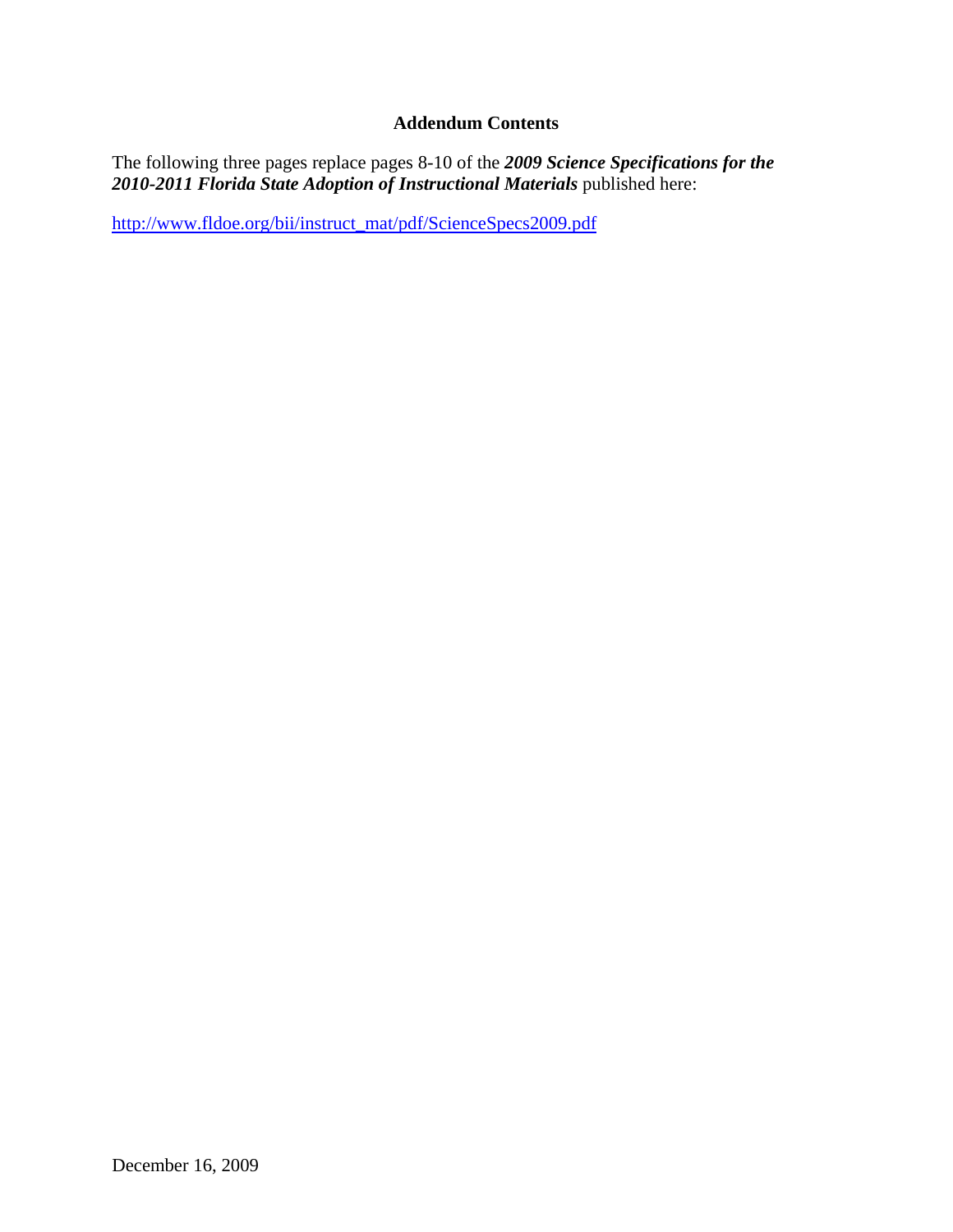### **General Description for Publishers' Submissions**

#### **Next Generation Sunshine State Standards for Science**

The Next Generation Sunshine State Standards for Science were approved and adopted by the State Board of Education in February 2008. **The revised science standards reflect a focus on building a deeper understanding of a smaller number of topics for each science course.** The standards and benchmarks provide the focus for standards-based teaching and learning in Florida's K-12 schools. The Next Generation Sunshine State Standards for Science can be found online at [http://www.floridastandards.org/Standards/FLStandardSearch.aspx.](http://www.floridastandards.org/Standards/FLStandardSearch.aspx)

#### **Publishers must submit instructional materials specific to Florida's Next Generation Sunshine State Standards for Science.**

Features of the Next Generation Sunshine State Standards for Science:

- The 2008 revision of the Sunshine State Standards for Science resulted in standards that define a smaller number of learning targets. The new science standards are arranged within eighteen "Big Ideas" to foster student learning progressions that are developed from K-12. The new science standards are grouped into four Bodies of Knowledge:
	- o Earth and Space Science
	- o Life Science
	- o Physical Science
	- o Nature of Science
- The revised standards provide content specific benchmarks to guide instruction; these benchmarks have been aligned with each science course at each grade level.
- Grades K-8: The science benchmarks for grades K-8 are grade level specific and are built around 8-12 "Big Ideas" grouped within the four Bodies of Knowledge. The Big Ideas provide a framework for the development of essential concepts in science for each grade level.
- Grades 9-12: The science benchmarks for grades 9-12 are grade span specific and are built around standards which are grouped within the four Bodies of Knowledge. The standards provide a framework for the development of essential concepts in science in this grade span.
- The benchmark codes, standard numbers, and Big Idea numbers are intended for coding purposes only and are not intended to imply order of instruction or degree of importance. **Instructional materials that do not include the benchmark and benchmark code at point of use in both the student and teacher major tool will not be recommended for adoption.**
- The average number of benchmarks for each grade in the K-8 grade band has been reduced by about 50%. The revised science standards are designed to allow teachers and students to focus on a smaller number of learning targets and to develop a greater depth of understanding. **Instructional materials must reflect this focus and cannot include material that goes beyond the scope of the concepts for a particular grade level or course. No more than 10% of the content in the major tool can address concepts**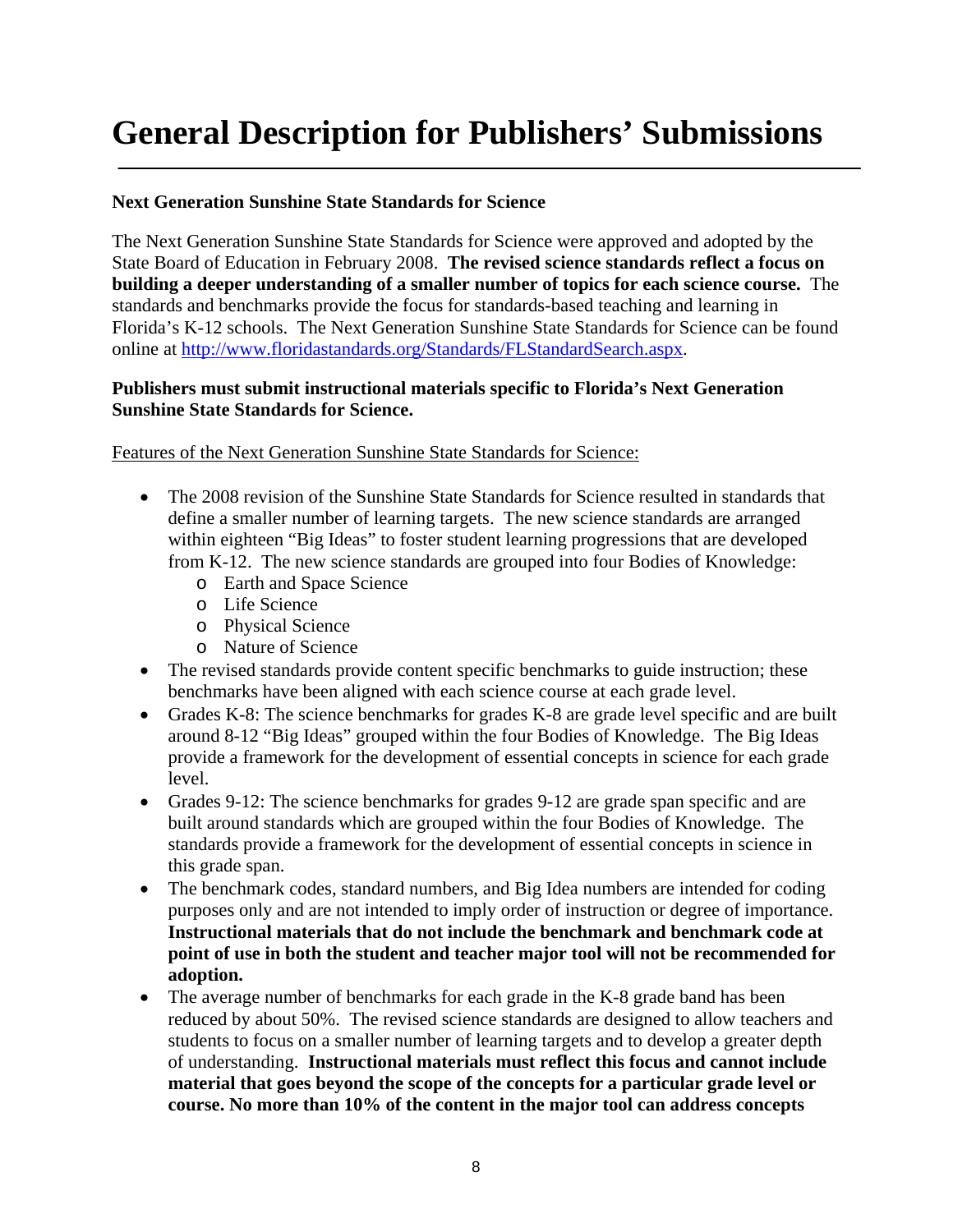**outside of the realm of the required benchmarks for the grade or course for which it is being submitted.** 

- The revised science standards are designed to introduce science concepts and vocabulary at developmentally appropriate grade levels. **Instructional materials must reflect this design and cannot require the use of science concepts or vocabulary at a grade level earlier than that designated in the standards.**
- Committees of educators evaluated each science benchmark for cognitive complexity using an adapted version of Dr. Norman Webb's Depth of Knowledge classification system. Each science benchmark has been classified into one of three levels of cognitive complexity: high complexity, moderate complexity, or low complexity.

#### Science Benchmark Codes

Grades K-8

| -------------- |       |                                      |                          |              |  |  |
|----------------|-------|--------------------------------------|--------------------------|--------------|--|--|
| $\sim$<br>υC   |       |                                      |                          |              |  |  |
| Subject        | irade | $\mathbf{r}$<br>Knowledge<br>Body of | 12 <sub>12</sub><br>Idea | mark<br>⊀enc |  |  |

Grades 9-12

| $\sim$<br>υ | . .                  |                         |                       |                    |
|-------------|----------------------|-------------------------|-----------------------|--------------------|
| Subject     | Span<br><i>drade</i> | Ωt<br>.nowledge<br>Body | 0.48<br>(9r)<br>™uare | ımark<br>$\sim$ 10 |

#### **Florida Science Course Descriptions**

Florida's science course descriptions were evaluated and revised in 2008 by committees of educators in order to ensure coherence, focus, and rigor for each course description and in order to ensure alignment to the new science standards. The revised science course descriptions, which reflect the emphasis on building a deeper understanding of a smaller number of learning targets, can be found online at

<http://www.floridastandards.org/Courses/CourseDescriptionSearch.aspx>.

*Please note that the science course descriptions are subject to State Board of Education approval. The draft course descriptions are scheduled for submission to the State Board of Education in July 2009.* 

Features of the revised Florida Science Course Descriptions:

- The Nature of Science Body of Knowledge benchmarks are embedded within each science course description at all grade levels**. Instructional materials should reflect this approach and should integrate the Nature of Science benchmarks throughout the entire curriculum and not isolate the benchmarks into a separate unit.**
- Each science course description for grades 6-12 includes two language arts benchmarks and two mathematics benchmarks. These benchmarks were identified by the committees as essential skills to be embedded in each science course. In addition, some science course descriptions include related health benchmarks. **Instructional materials must**